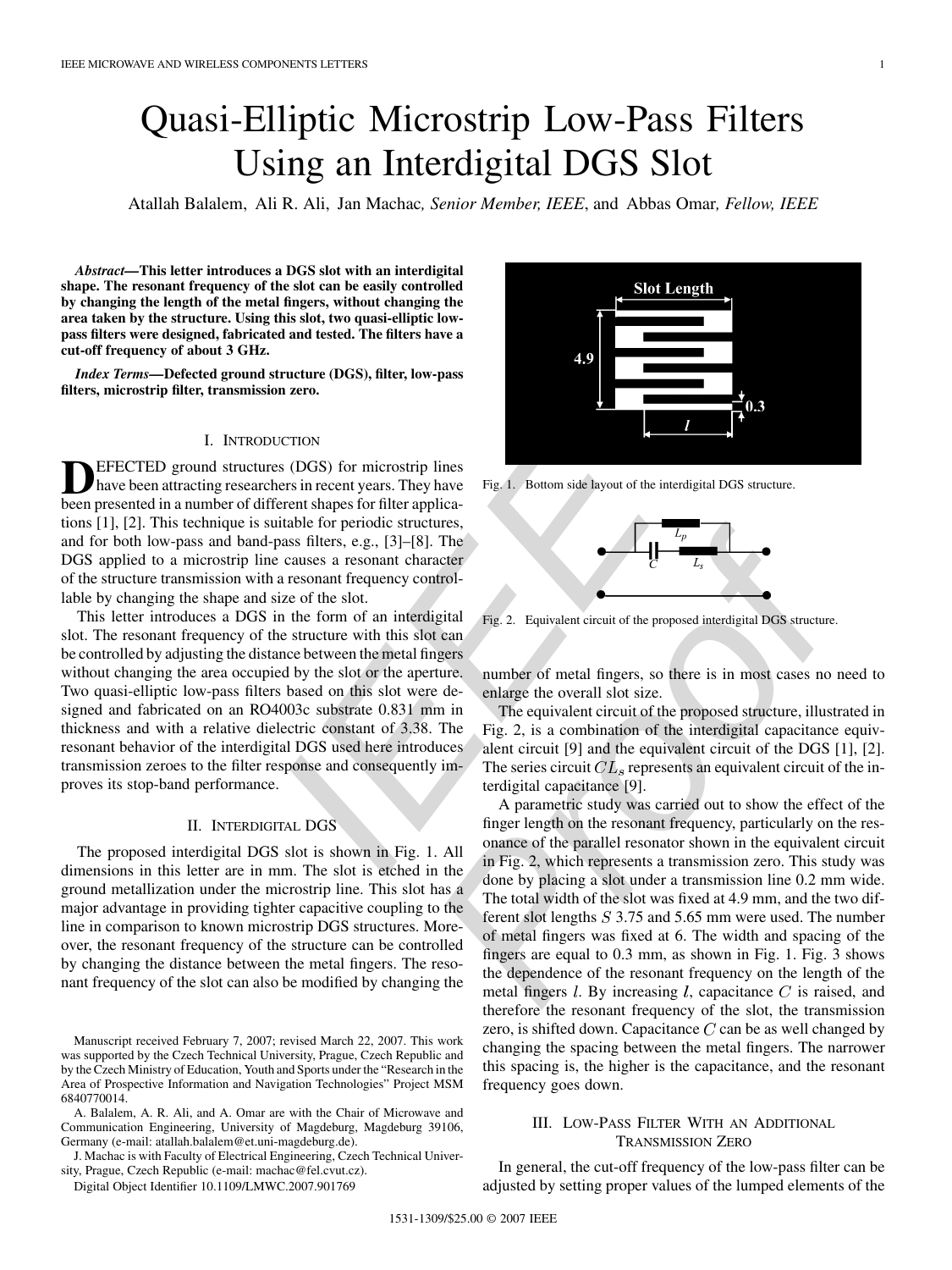

Fig. 3. Parallel resonant frequency of the interdigital DGS structure calculated by SONNET [10] for different lengths of the metallic fingers.

filter [9]. To realize the desired capacitive and inductive values of the filter elements by the stubs of the high/low-impedance transmission lines, the characteristic impedance  $Z_0$  and effective dielectric constant  $\varepsilon_{\text{eff}}$  of these transmission lines have to be determined. For this, a commercial MoM simulator was used [10]. Now the transmission line lengths  $l_{k,j}$  of the filter elements, assumed to be much shorter than the wavelength, can be calculated from

$$
C_k = \frac{l_k}{Z_{ok}.v_{ph,k}}
$$
  
\n
$$
L_j = \frac{l_j.Z_{oj}}{v_{ph,j}}
$$
\n(1)

where, indices  $k$  and  $j$  correspond to stubs with capacitive and inductive character, respectively.  $C_k$  and  $\overline{L}_i$  are the capacitance and inductance of the stubs. The phase velocity

$$
v_{ph} = \frac{c}{\sqrt{\varepsilon_{\text{eff}}}}\tag{3}
$$

where  $c$  is the speed of light. Having calculated the transmission line lengths, the filter layout can be constructed, but some additional optimization is still needed.

A microstrip low-pass filter, Fig. 4, was designed on both substrate sides by opening apertures in the ground metallization under the high-impedance transmission line [11]. The aim was to increase the inductance of the narrow strips, which leads to a very compact filter of a small size. However, no resonant effect that can introduce transmission zeroes into the filter response was achieved in this structure. Replacing some of the apertures by the proposed interdigital structure introduces transmission zeroes. The number of transmission zeroes is equal to the number of apertures replaced.

One transmission zero is introduced into the filter response by replacing the central aperture by the interdigital slot structure. This slot, however, shifts the cut-off frequency of the filter down. To shift the cut-off frequency back, it is necessary to reduce the inductance of the narrow stripline that is located over the slot. This can easily be done by increasing the width of the strip. Fig. 5 shows the top and bottom layouts of the designed filter. Fig. 6 shows the measured and simulated return and insertion loss of the filter. A transmission zero, which improves be-



Fig. 4. Top (above) and bottom (below) layouts of a fifth-order low-pass filter with apertures under the high-impedance transmission lines.



Fig. 5. Top (above) and bottom (below) layouts of a fifth-order low-pass filter with one interdigital DGS slot.



Fig. 6. Return and insertion loss of a fifth-order low-pass filter with one transmission zero.

havior of the filter stop band, is observed at 6.32 GHz. This frequency differs slightly from that predicted and marked by point I in Fig. 3 due to the detuning effect of top metal patches. The calculated group delay varies within the pass-band by 0.275 ns.

# IV. LOW-PASS FILTER WITH TWO ADDITIONAL TRANSMISSION ZEROES

Two interdigital slots with different finger lengths inserted in the positions of the two apertures introduce two transmission zeroes. Fig. 7 shows the top and bottom layouts of the filter.